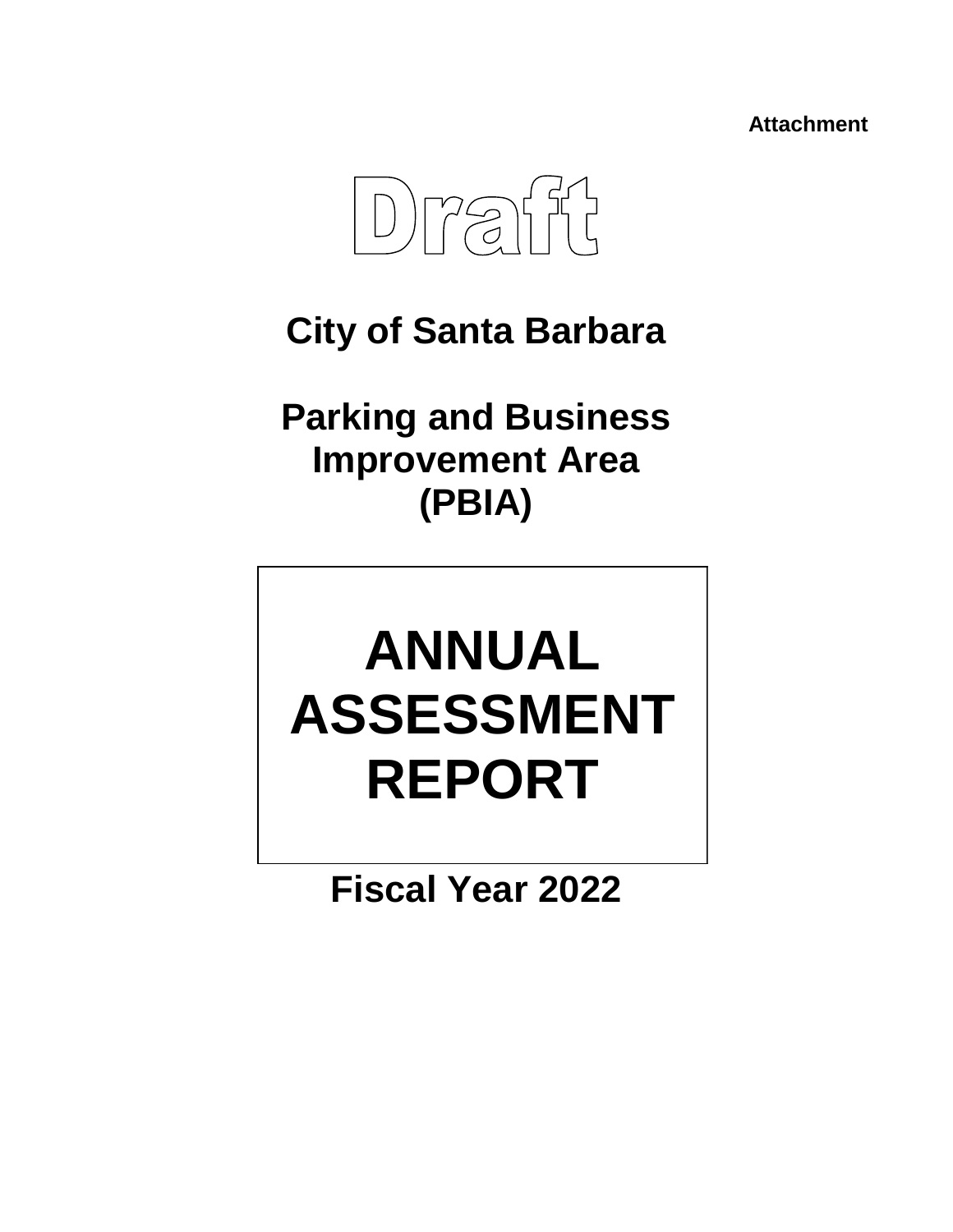## **TABLE OF CONTENTS**

|  | SECTION III. ESTIMATED OPERATING COSTS OF THE CITY'S<br><b>DOWNTOWN PARKING PROGRAM</b> |  |  |
|--|-----------------------------------------------------------------------------------------|--|--|
|  | SECTION IV. PROJECTED DOWNTOWN PARKING PROGRAM                                          |  |  |
|  |                                                                                         |  |  |
|  |                                                                                         |  |  |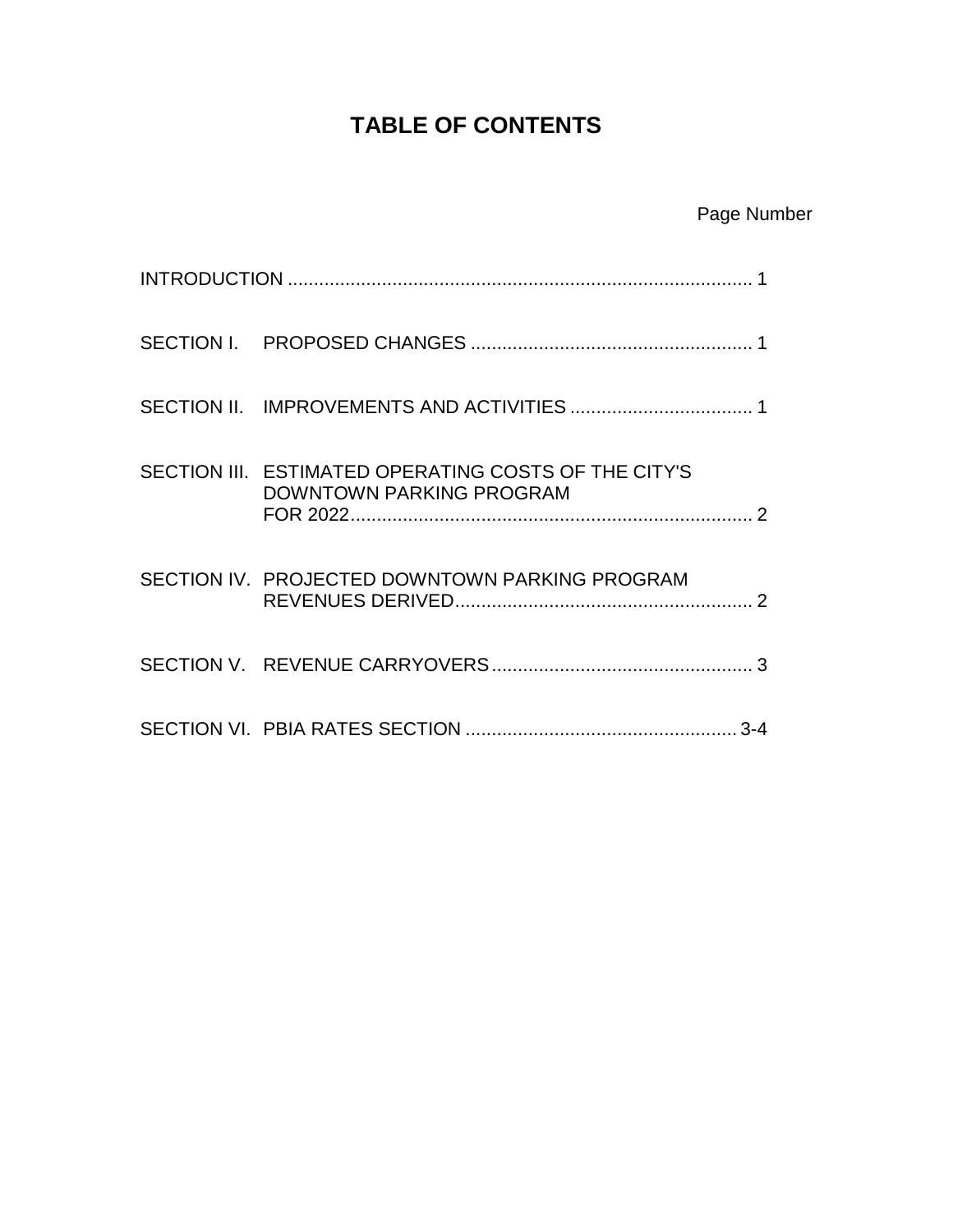### **INTRODUCTION**

This report, filed annually as required by the California Parking and Business Improvement Law of 1989, will provide an explanation of any proposed changes, including, but not limited to the boundaries of the adopted City of Santa Barbara Downtown Parking and Business Improvement Area (PBIA) or any benefit zones within the area, the basis for levying the assessments, and any changes in the classifications of businesses.

The PBIA assessments benefit the City of Santa Barbara's Downtown Parking Management Program, which operates and maintains seven public parking lots and five structures in the downtown core business area, providing a total of 3,215 parking spaces. The Program is oriented towards clients and shoppers, and is directed by the City's Circulation Element to increase the available public parking and reduce the need for employee parking in the downtown core. Employee parking is mitigated by Alternative Transportation initiatives to increase carpooling, bicycling, and mass transit programs. The Downtown Parking budget is funded primarily by hourly parking revenues, and to a lesser extent, by the PBIA assessment and parking permits revenues. The PBIA revenues are directed solely towards hourly employee salaries and utility costs in support of the operation and maintenance of the parking lots. Revenues derived from hourly parking fees and monthly permits support the balance of operating expenses remaining from the PBIA assessment and Alternative Transportation programs.

Attached hereto and incorporated by reference is the "Addendum to the Parking and Business Improvement Area Final Engineer's Report of Formula and Methodology of Assessment dated October 5, 1999" (Addendum), which is on file at the City Clerk's Office, and which shall form the basis of the Annual Report.

#### **I. PROPOSED CHANGES**

For Fiscal Year 2022, there are no changes to the PBIA benefit zones, the basis for levying the assessments or any changes in the classifications of businesses.

#### **II. IMPROVEMENTS AND ACTIVITIES**

The PBIA assessments replace the requirements placed on businesses to provide their own onsite customer parking. A parking rate, designed to promote short-term customer and client parking is currently in effect in all City-operated Downtown Parking lots. These facilities are maintained and operated by the City's Downtown Parking staff.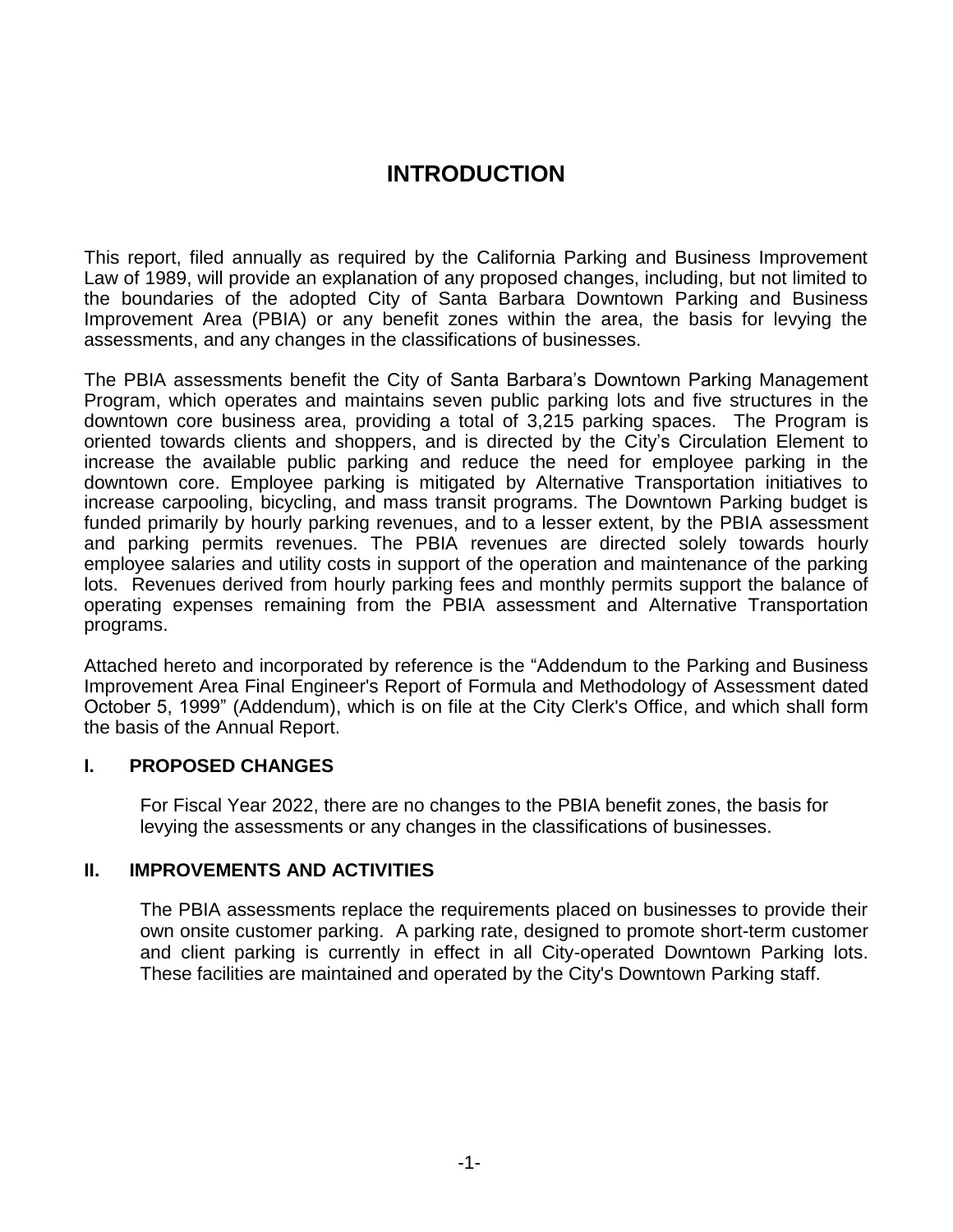#### **III. ESTIMATED OPERATING COSTS OF THE CITY'S DOWNTOWN PARKING PROGRAM FOR FISCAL YEAR 2022**

| <b>Expenses</b>                          | <b>PBIA</b> | <b>Parking Program</b> | <b>Total</b> |
|------------------------------------------|-------------|------------------------|--------------|
| <b>Allocated Costs</b>                   |             | \$1,709,814            | \$1,709,814  |
| <b>Appropriated Reserves</b>             |             | \$10,000               | \$10,000     |
| <b>Credit Cards</b>                      |             | \$236,477              | \$236,477    |
| <b>Crossing Guards</b>                   |             | \$104,100              | \$104,100    |
| Downtown Ambassador Program              |             | \$286,007              | \$286,007    |
| Hourly Salaries & Benefits               | \$740.834   | \$484                  | \$741,318    |
| New Beginnings RV Program                |             | \$43,500               | \$43,500     |
| <b>Permanent Salaries &amp; Benefits</b> |             | \$3,006,269            | \$3,006,269  |
| <b>Special Projects</b>                  |             | \$818                  | \$818        |
| <b>Supplies &amp; Services</b>           |             | \$934,812              | \$934,812    |
| <b>Utilities</b>                         | \$180,000   |                        | \$180,000    |
| <b>Transfer to Capital</b>               |             | \$221,750              | \$221,750    |
| <b>Total Operating Expenses</b>          | \$920,834   | \$6,554,031            | \$7,474,865  |
| <b>Capital Program Expenses</b>          |             | \$221,750              | \$221,750    |
| <b>Total Expenses</b>                    | \$920,834   | \$6,775,781            | \$7,696,615  |

#### **IV. PROJECTED FISCAL YEAR 2021 DOWNTOWN PARKING PROGRAM REVENUES**

| <b>Revenue</b>                        | <b>Total</b> |
|---------------------------------------|--------------|
| Hourly Revenue                        | \$1,605,965  |
| <b>Monthly Parking</b>                | \$802,110    |
| <b>Commuter Parking</b>               | \$178,950    |
| <b>Billed Revenue</b>                 | \$5,207      |
| <b>Bicycle Parking</b>                | \$1,070      |
| <b>Car Share</b>                      | \$800        |
| Downtown Ambassador Program           | \$150,000    |
| <b>Electric Vehicle Charging Fees</b> | \$11,750     |
| <b>Grants &amp; Rebates</b>           | \$95,712     |
| Interest Income                       | \$90,954     |
| Oversized Vehicle Program             | \$0          |
| Pass-Through                          | \$491,937    |
| Permit Replacements                   | \$271        |
| Project Planner Revenue               | \$72,023     |
| Rents                                 | \$133,760    |
| <b>Residential Permits</b>            | \$74,604     |
| <b>Special Parking</b>                | \$984        |
| Misc & Insurance Reimbursements       | \$21,127     |
| <b>Total Operating Revenue</b>        | \$3,737,224  |
| <b>PBIA Assessment</b>                | \$581,795    |
| <b>Total Revenue</b>                  | \$4,319,019  |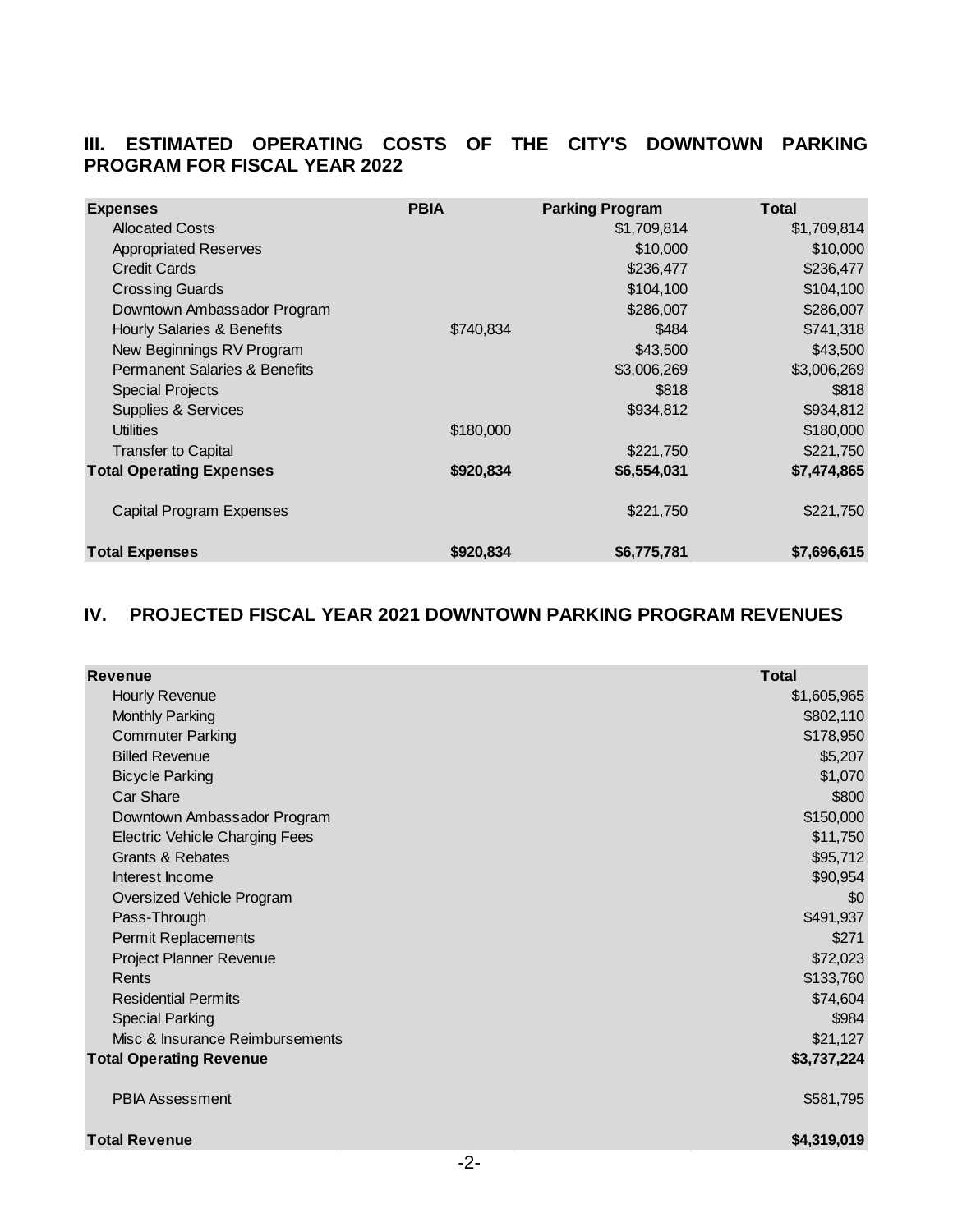The PBIA assessments, as estimated, will cover approximately 7.6% of the annual operating expenses for Fiscal Year 2021.

#### **V. REVENUE CARRYOVERS**

No excess PBIA revenues will be carried over from the Fiscal Year 2020 Operating Budget.

#### **VI. PBIA RATES**

A more detailed basis for levying the assessment is explained in the Addendum to the 1999 Engineer's Report.

I. Retail and/or Wholesale Businesses (Including Restaurants):

Group A: Average sale of less than \$20, \$.56 per \$100 of gross sales.

Group B: Average sale between \$20 and \$100, \$.29 per \$100 of gross sales.

Group C: Average sale of more than \$100, \$.16 per \$100 of gross sales.

Group D: Movie theaters only, \$.16 per \$100 of gross sales.

Group E: Fitness Facilities/Health Clubs, \$.29 per \$100 of gross sales.

Average sale is computed by dividing the total gross sales for the year by the number of sales transactions.

II. Financial Institutions:

\$.48\* per square foot of usable space.

III. Stock and Bond Brokerage Offices:

\$81.30\* per broker.

IV. Transit Facilities and Bus Depots:

\$.06\* cents per square-foot of usable building space.

V. Professional:

\$32.50\* per person practicing the profession, and \$16.30\* for each nonprofessional.

VI. All Categories Not Otherwise Provided For: